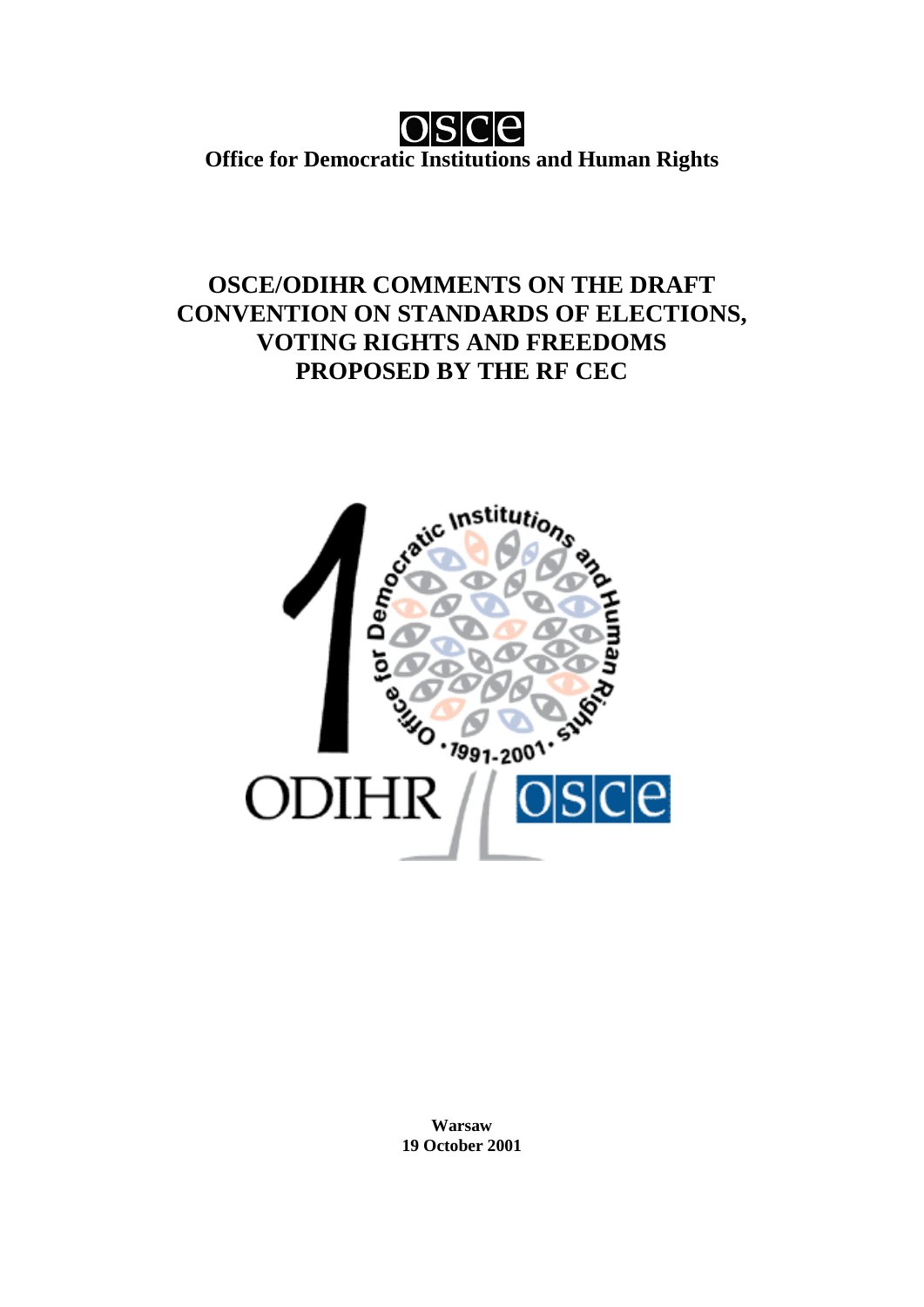### **TABLE OF CONTENTS**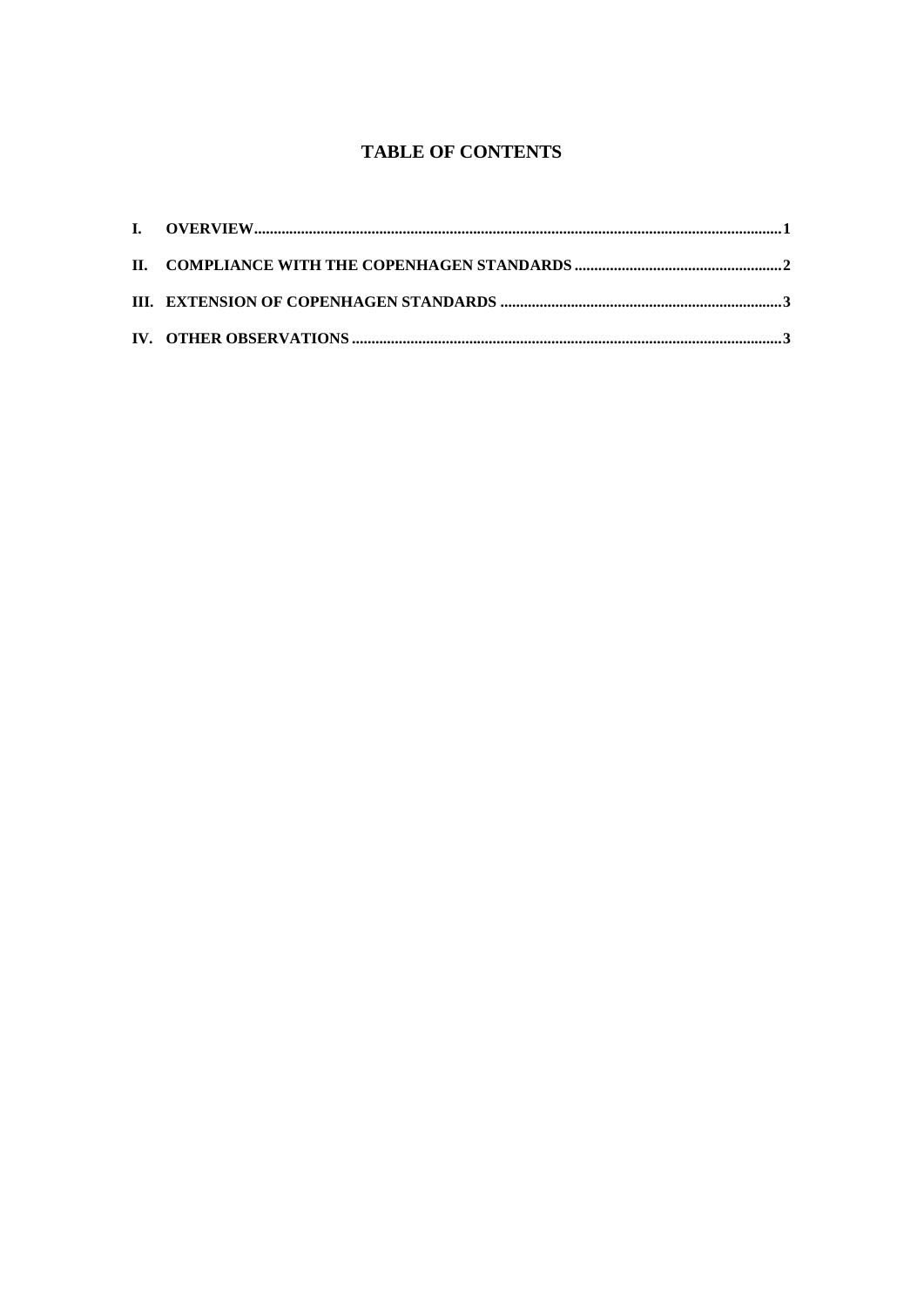# **OSCE/ODIHR COMMENTS ON THE DRAFT CONVENTION ON STANDARDS OF ELECTIONS, VOTING RIGHTS AND FREEDOMS PROPOSED BY THE RF CEC**

## **Warsaw, 19 October 2001**

This report provides a brief assessment of a draft Convention on Elections and Electoral Rights and Freedoms dated 31 July 2001. The text is proposed for adoption by the member States of the Council of Europe. It was drafted by a team of election specialists led by Prof. V. I. Lysenko of the Institute of State and Law, Russian Academy of Sciences, on behalf of the Central Electoral Commission of the Russian Federation. According to Prof. Lysenko's explanatory note, the aims of the Convention would be, *inter alia*, to bring together, in a binding international act, the accumulated experience of the Council of Europe in the legal regulation and the conduct of free and democratic elections. It would also concretise the electoral standards flowing from Article 3 of the First Protocol to the European Convention on Human Rights.<sup>[1](#page-2-0)</sup>

On 17 August 2001, Mr A. A. Veshnyakov, Chairman of the Central Electoral Commission of the Russian Federation, invited the opinion and proposals of the OSCE Office for Democratic Institutions and Human Rights on the draft Convention. The present comments are offered by way of a response to that invitation in the spirit of continuing co-operation between the CEC and OSCE/ODIHR.

#### **I. OVERVIEW**

- 1. In general terms the draft Convention appears to have achieved the objectives set out by its authors. It brings together a series of rules which, if observed, would make a very substantial contribution to the promotion of democratic elections. The text recognises and elaborates the core values of universal, equal and direct suffrage and secret and periodic voting free from undue influence. The rule of law and the need to provide effective protection of individual rights are themes which extend throughout the draft Convention.
- 2. In all material respects, this text complies with the core commitments on election standards set out in the Copenhagen Document.<sup>[2](#page-2-1)</sup> In many important respects the Convention envisages safeguards which go substantially further than the Copenhagen Document.
- 3. In terms of its scope, the Convention does not seek to be comprehensive. However, all of the key subjects are covered. In certain areas there may be more detail than is

<span id="page-2-0"></span><sup>1</sup> "Right to Free Elections. The High Contracting Parties undertake to hold free elections at reasonable intervals by secret ballot, under conditions which will ensure the free expression of the opinion of the people

<span id="page-2-1"></span>in the choice of the legislature." <sup>2</sup> Final Document of the CSCE Conference on the Human Dimension, Copenhagen, 29 June 1990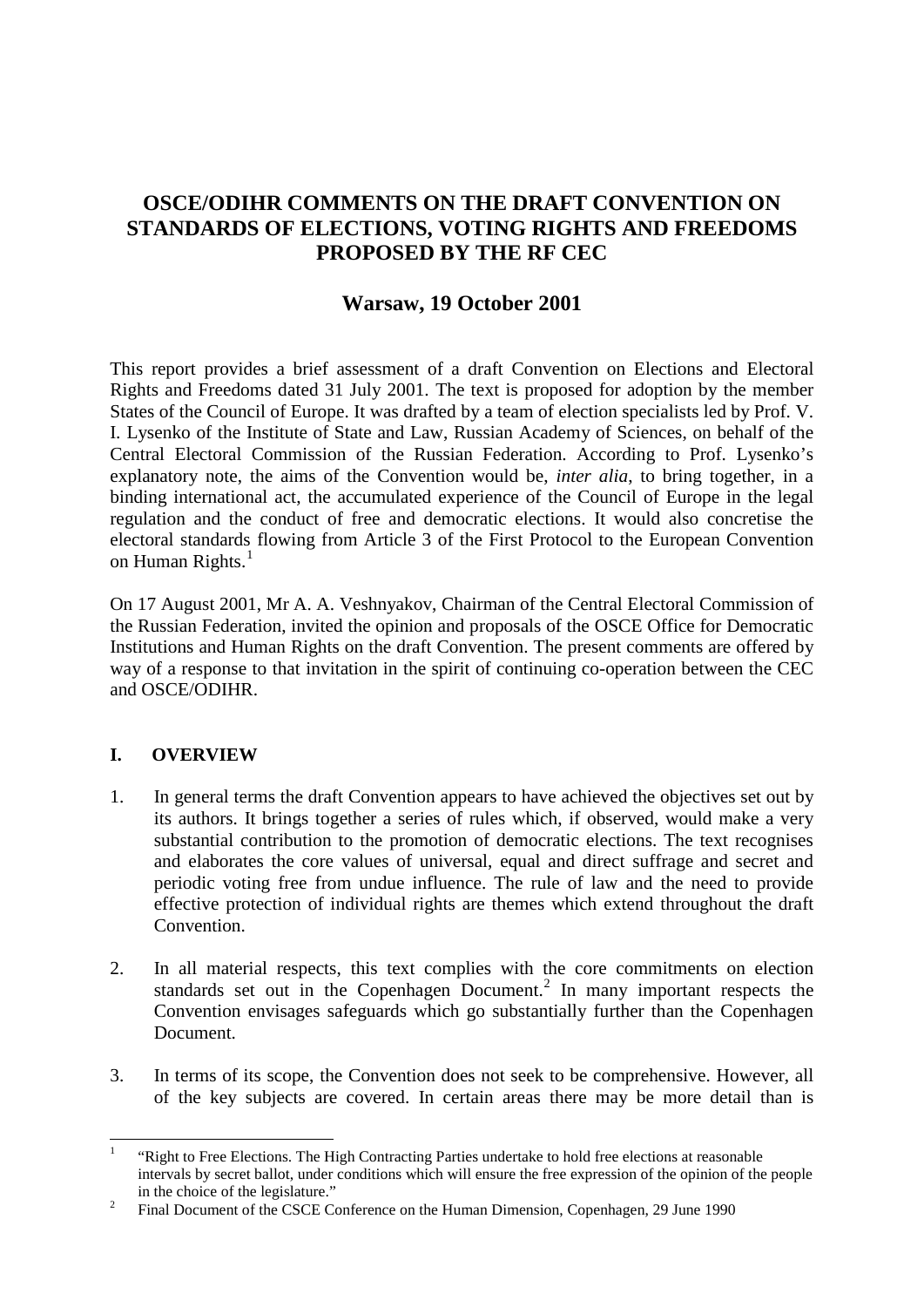appropriate, particularly given the broad range of election systems encompassed within the Council of Europe.

4. There are a number of relatively technical details in the text which may benefit from clarification or re-evaluation. These are addressed in Section IV below, which includes the suggestion that the present provisions on reservations under the Convention (Article 27) are too broad.

#### **II. COMPLIANCE WITH THE COPENHAGEN STANDARDS**

- 1. Both in content and language, the election commitments in the Copenhagen Document are reflected in the draft Convention. Every one of the key commitments set out in Paragraph 7 of the Copenhagen Document is expressed in the draft Convention.
- 2. Provision for free elections at reasonable intervals, as established by law (Paragraph 7.1 of the Copenhagen Document) is contained in Article 2 of the draft Convention.
- 3. Provision for elections for at least one chamber of the national legislature (Paragraph 7.2 of the Copenhagen Document) is contained in Article 10(2) of the draft Convention.
- 4. The commitment to universal and equal suffrage (Paragraph 7.3 of the Copenhagen Document) is contained in Articles 8 and 9 of the draft Convention.
- 5. Provisions on secret voting, honest counting and the official publication of results (Paragraph 7.4 of the Copenhagen Document) are contained in Articles 6(4)(d) and 11 of the draft Convention.
- 6. Provisions on respect of the right to seek office within political parties or individually (Paragraph 7.5 of the Copenhagen Document) is contained in Article 13(4) of the draft Convention. There is no express reference to the need to afford this right 'without discrimination' as stipulated in the Copenhagen Document, and it may be worth adding those words. But some reassurance on this point is provided in Article 6(1), which expresses a general commitment to ensure equal conditions for electoral participants.
	- i) Provisions on respect for the right to establish political parties with legal guarantees of equal treatment (Paragraph 7.6 of the Copenhagen Document) is contained in Articles 13(3), which recognises the right of citizens to organise political parties in accordance with the law. Again, the equal treatment provisions in Article 6 would evidently extend to this provision.
	- ii) Provisions to promote and protect free and fair election campaigning (Paragraph 7.7 of the Copenhagen Document) are contained in Articles 13, 17 and elsewhere in the draft Convention.
	- iii) Provisions on access to the media on a non-discriminatory basis (Paragraph 7.8 of the Copenhagen Document) are contained in Articles 6(4)(b), 13(6) and 17(3). The requirement for non-discriminatory access can be implied from the context of Article 6(4)(b) and from the use of the words 'just conditions for access' in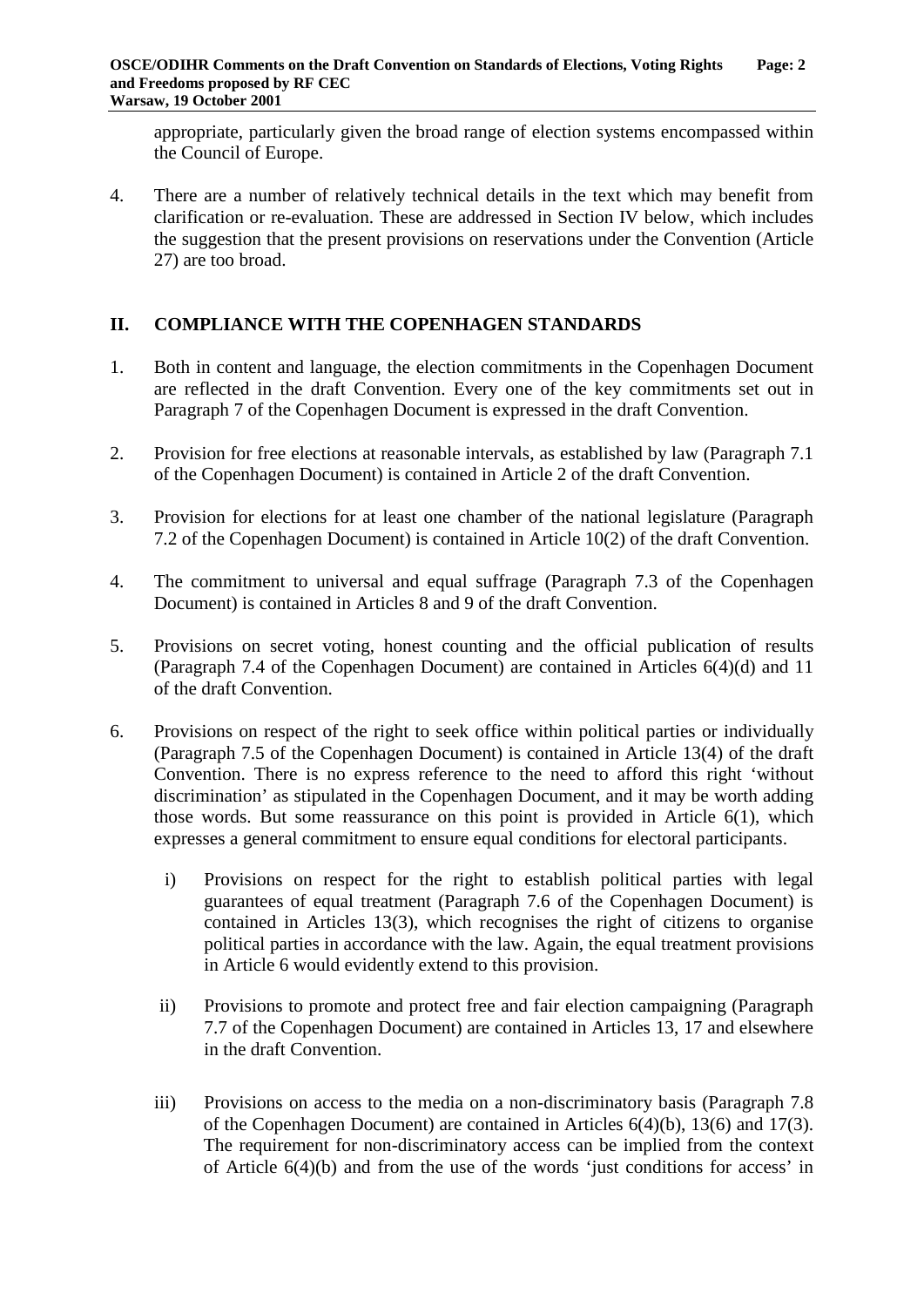Article 17(3). However, it may be worth adding an explicit reference to the need for access on equal and/or non-discriminatory conditions.

- iv) Provisions to ensure that elected candidates remain in office until their term of office expires or is terminated in accordance with law (Paragraph 7.9 of the Copenhagen Document) are contained in Article 1(4) of the draft Convention.
- 7. Recognition of the valuable role which international and domestic observers can play at national and lower levels (Paragraph 8 of the Copenhagen Document) is also expressed in the draft Convention (Articles 1(2), 15 and 20).

#### **III. EXTENSION OF COPENHAGEN STANDARDS**

- 1. In numerous respects, the Convention lays down standards which exceed those envisaged in the Copenhagen Document. For instance, on the key issue of openness and transparency in the organisation and conduct of elections, Article 15(4) of the draft recognises the importance of allowing candidates to nominate members with non-voting rights to electoral commissions. Article 6(e) underlines the crucially important point that election complaints must be considered promptly and effectively by courts and other authorised bodies. Throughout the text there are strong provisions on equal treatment for women (Article 12) and others who may face discrimination in the election process on grounds of race, colour, religion or other grounds. Article 16 contains strong provisions on controls over and the transparency of campaign finance. These are just a few examples; there are many more.
- 2. Article 14(3) contains a number of important provisions on the role of domestic observers and candidate proxies, including the very significant right to receive certified copies of election protocols. These provisions go well beyond those envisaged in the Copenhagen Document. Unfortunately the language used is rather cautious: the parties to the Convention are said to proceed on the basis that domestic observers and proxies 'may' be vested with such rights. It would be in keeping with the spirit and purpose of the Convention if the parties recognised that such rights 'should' be extended to domestic observers and proxies.

#### **IV. OTHER OBSERVATIONS**

- 1. Article 3(3) provides that decisions affecting electoral rights and freedoms may not be applied unless they have been officially published. A suggested clarification is that such decisions may not be applied *until* they have been officially published and should not have retroactive effect.
- 2. In Article 5(2) the words 'parties or coalitions' should probably be added to the end of the first sentence.
- 3. The purpose and meaning of Article 5(6) is not entirely clear. This provides that candidates and parties must recognise the results of democratic elections, but adds that they must have the opportunity to appeal the results. The term 'recognition' can mean various things and an unwillingness to recognise an election result can have various causes. A candidate or party may perhaps refuse to recognise a result because they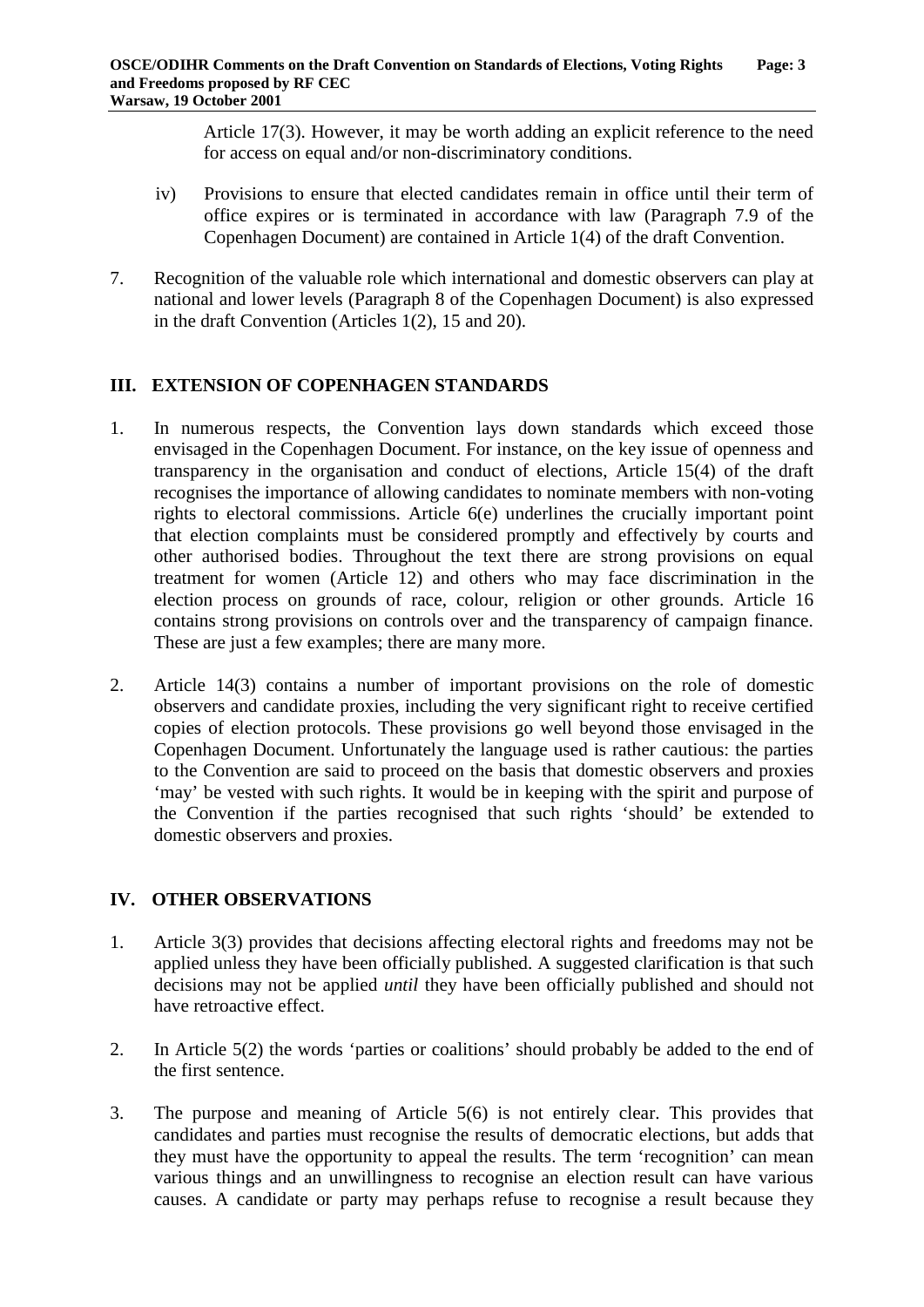believe the election was called unlawfully, because there were procedural violations, because they were excluded – in their opinion improperly – from participating, or simply because they choose not to express recognition of the results. In some such cases where they feel there has been a serious defect in the elections, they may also feel that there is nothing to be gained from launching or continuing a formal appeal. The candidate or party may well feel in such circumstances that the elections were not democratic. They should not be prohibited from saying so or in some way be required to proclaim their recognition of the validity of the results. It is suggested that this provision is omitted from the text.

- 4. Similarly, the prohibition on calling for an election boycott may need to be reconsidered. Article 4(3) expressly recognises that participation in an election is voluntary. Non-participation is therefore a citizen's right. There are obvious difficulties in prohibiting anything which encourages citizens to exercise one of their legally protected rights. Such activities clearly do not fall into the same category as the other activities mentioned in Article 7(6), such as falsifying the result. Accordingly this particular provision may also benefit from reconsideration.
- 5. On a point of terminology, Article 6(3) refers to '*social associations* [presently translated as 'public formations'] and other subjects of law'. This term is very familiar in post-Soviet legal terminology but less so elsewhere: it might sensibly and simply be omitted.
- 6. Article 8 deals with universal suffrage. It is suggested that this should include the grounds on which active and passive voting rights may be denied. Minors and those who suffer from mental incapacity should clearly be denied both active and passive voting rights. It is desirable that the Convention recognises the active voting rights of persons who are detained on suspicion of a criminal offence but have not been convicted.
- 7. One of the necessary implications of equal suffrage is that each voter's voice should carry approximately equal weight. On that premise the language of Article 9(1)(b) is perhaps insufficiently direct. The draft provides that having approximately equal representation of voters 'may be one of the criteria' for forming election constituencies. It is suggested that this is necessarily the principal and most fundamental criterion for defining constituency boundaries, recognising always (as the Convention already does) that in certain circumstances allowances have to be made for geographical peculiarities.
- 8. Article 9(3) envisages various forms of alternative voting which may help to secure the right to vote to all voters (early voting, mobile and other special voting procedures). Some specific provision on safeguards is made elsewhere in the Convention. For instance, Article  $14(3)(c)$  stipulates that domestic observers and proxies may be permitted to attend voting outside the polling station. However, it may be worth emphasising in that paragraph that election law must establish clearly defined safeguards for all forms of alternative voting to ensure adequate procedural transparency, protection of confidentiality and the security of the ballot. A specific provision might be included in Article 11, that measures to protect the secrecy of the vote must be adopted in relation to all forms of alternative voting.
- 9. Article 10(1) raises the perennially problematic issue of voting against candidates. There are two almost invariable objections to negative voting. The first is that it is much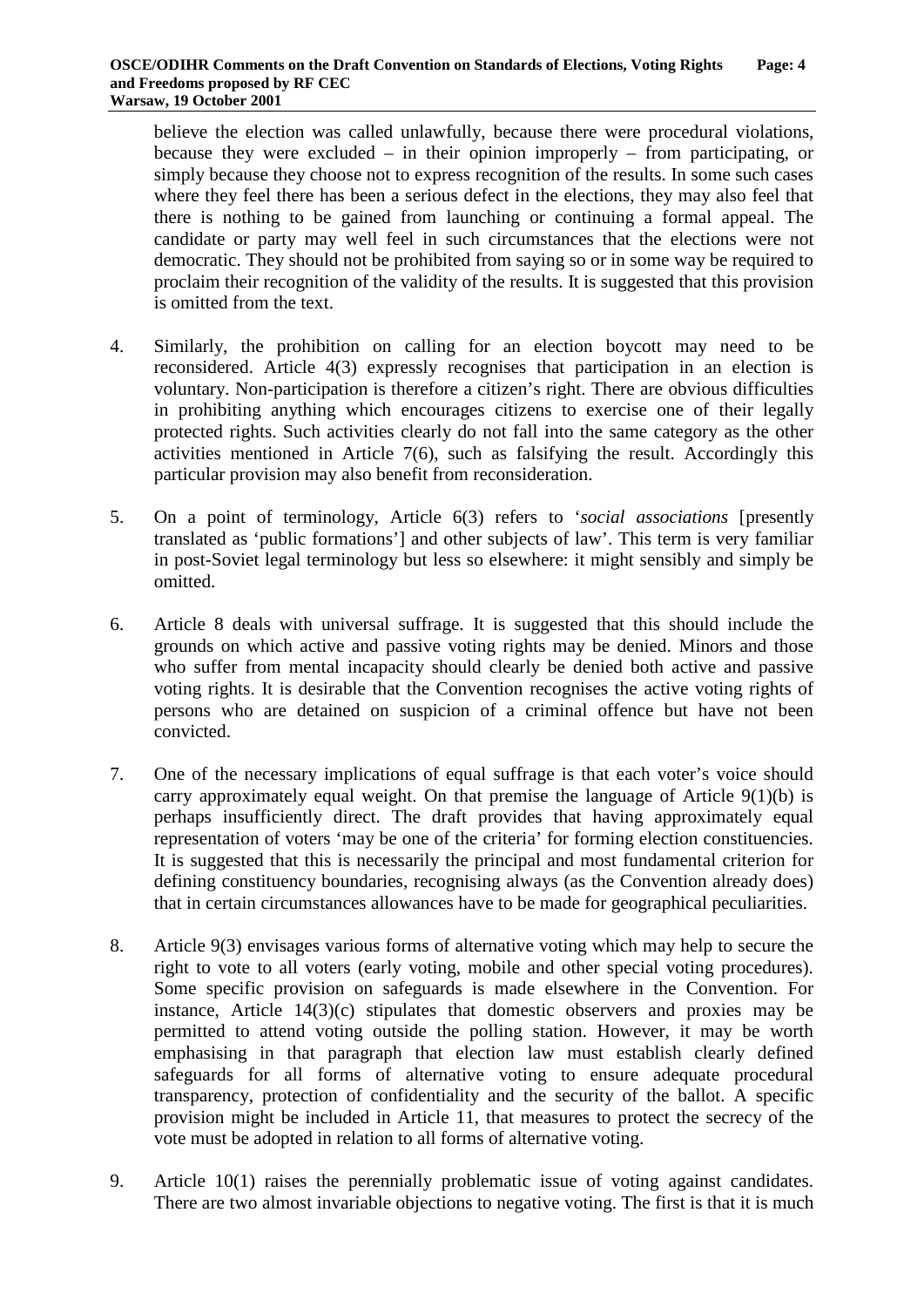easier to spoil a ballot paper if the voter has to make numerous markings rather than one. The second is an issue of confidentiality. If there is ever a single candidate on a ballot paper it is usually obvious how a voter has voted: if they are voting for the candidate, they will either take the ballot paper straight to the ballot box or walk in and out of the voting booth without doing anything. In either case anyone watching will know who the voter has voted for. It would be going too far to suggest that negative voting is undemocratic, but if possible this is an aspect of the election process which should be discouraged. It may be possible to incorporate some form of discouragement within the general provisions of the Convention. More specifically, Article 11, which deals specifically with secrecy of the ballot, should include a provision that negative voting is not appropriate in any election in which there may be only one candidate, list of candidates or party on a ballot paper.

- 10. As noted above, Article 10(2) provides that at least one chamber in the national legislature must be directly elected in contested elections. Article 10(3) provides that if the members of another, second, chamber in the national legislature are not directly elected, such a rule shall not be regarded as violating the Convention. Yet that would surely depend on how the other chamber is in fact formed and what powers it enjoys. Like the Copenhagen Document, the Convention as presently drafted stipulates that the right to rule must be based on the will of the people as expressed in genuine and periodic elections.[3](#page-6-0) But if the second chamber was created by undemocratic means and/or enjoyed equal or greater powers than the directly elected chamber, that would be inconsistent with the Convention. It would undermine the expressed purpose of the Convention and contradict the axiomatic premise that the will of the people is the basis for government power. Accordingly it is suggested that this paragraph is reconsidered or removed.
- 11. Article 14(3)(g) provides that both proxies and observers may be given the right to appeal the decisions of election agencies to a court. It is suggested that this is not an appropriate role for observers, whether domestic or international. The observers' impartiality is one of their most important qualities. That impartiality, whether real or perceived, may well be compromised if observers launch legal or other official complaints. It is always open to a voter, candidate or political party affected by a particular decision to instigate their own complaint, possibly drawing on evidence provided by election observers.
- 12. Under Article 16(1) the financing of measures connected with elections is effected at the expense of the national budget. For the sake of clarity, it may be worth referring here to measures connected with the organisation and conduct of elections. This would make clear the distinction between that aspect of elections and campaign finance.
- 13. Article 16 contains some ambitious rules on campaign finance. Whilst these are generally laudable, this is one area where a significant number of reservations may be anticipated from signatory states.
- 14. The meaning and scope of Article 16(3) is not entirely clear.

<span id="page-6-0"></span>Paragraph 2 of the Preamble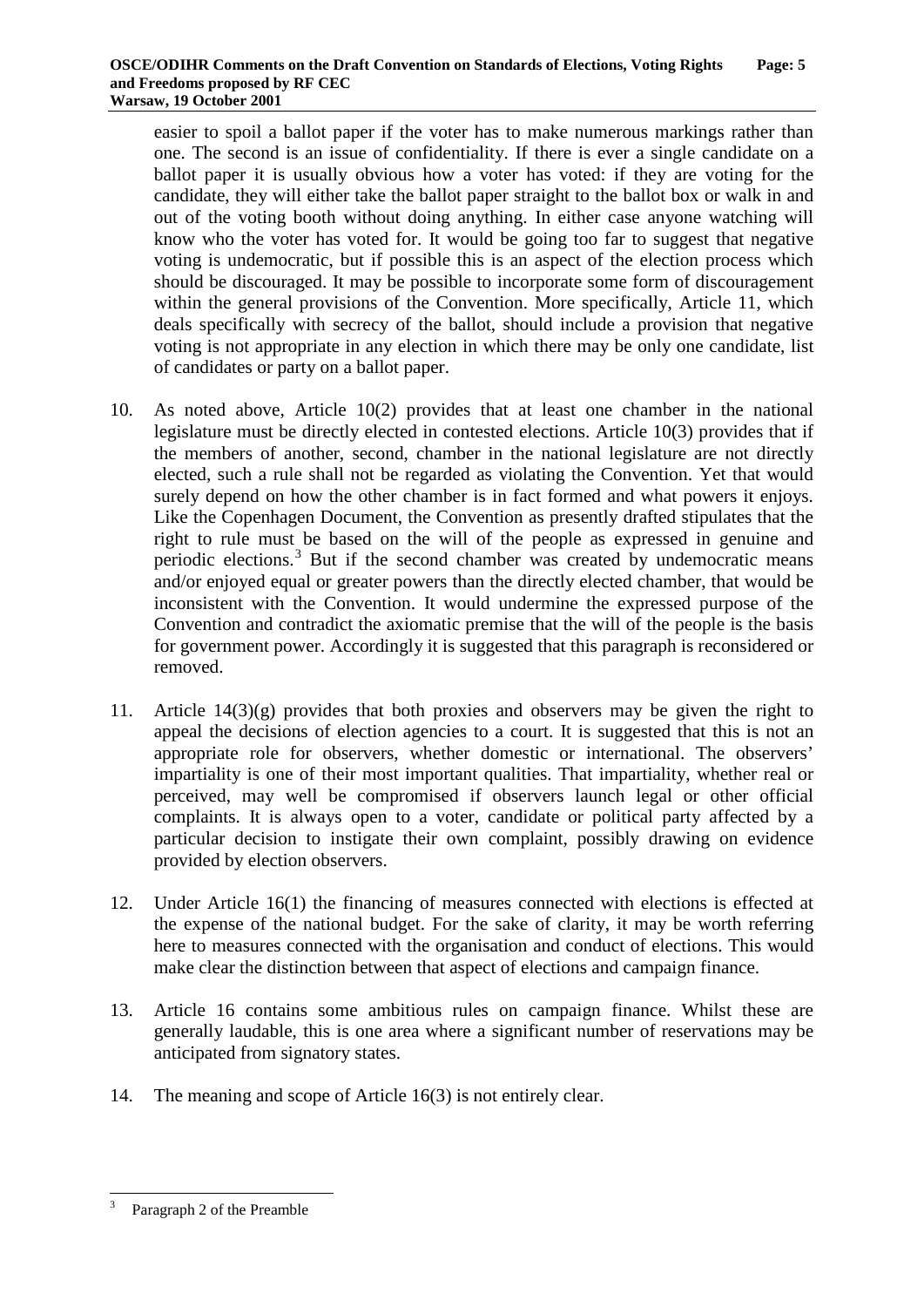- 15. Article 16(4) envisages a complete bar to anonymous campaign donations. A less strict formulation may be appropriate, whereby anonymous donations up to a maximum amount specified by law would be permitted.
- 16. Article 17(2) provides: 'Any intentional discrediting in the state-owned mass media of individual parties (coalitions) and candidates participating in elections should not be allowed'. It is certainly undesirable that the media, particularly the state-owned media, should launch attacks on candidates or parties. The difficulty lies in finding a properly enforceable legal formula for dissuading such activities. For instance, a news report on state television showing a candidate engaged in discreditable activities, or identifying weaknesses or contradictions in a particular party platform, may well be perceived to be discrediting that candidate or party. But the media, including the state-owned media, must be permitted a broad interpretation of what is of legitimate public interest. The formulation as it presently stands may give rise to breaches of Article 10 (freedom of expression) of the European Convention on Human Rights. It is suggested that on this point it would be more appropriate to express an aspiration rather than a firmly expressed rule, perhaps: 'The parties proceed on the basis that the state-owned mass media shall seek to provide balanced coverage of the election campaign and refrain from partisan reporting'.
- 17. Article 17(7) is problematic. This provides that the media in one signatory state should not be used for campaigning in another. Again, issues of definition arise here. What one observer sees as fair reporting of a particular party's misfortunes may be perceived elsewhere as campaigning on behalf of that party's opponents. A more practical issue is that the mass media is ever more international in nature. Many media organisations operate in different countries and are owned by people or organisations based in different countries. It may accordingly be very difficult to identify what is or is not the mass media 'of one signatory state'. This issue may be one which is not capable of regulation within a Convention of this kind.
- 18. It is suggested that Article 18(5) is omitted. Citizens only have the right to appeal to international judicial organs if that right is established in some other international legal act. Obviously, if this draft is adopted as a Council of Europe convention, those whose rights have been violated under the European Convention of Human Rights may be entitled to apply for a remedy to the Strasbourg Court. The present Convention would undoubtedly be regarded as an authoritative guide to the interpretation of Article 3 of the First Protocol to the ECHR. But this provision in Article 18(5) of the present Convention makes no difference to that position.
- 19. Article 19 makes some fairly specific rules on the rights of foreign citizens to participate in elections. There is perhaps insufficient commonality in this area as between Council of Europe states to warrant such detailed rules. Moreover, there are certainly valid arguments to insist that voting rights should be restricted to those persons who have obtained citizenship.
- 20. It is suggested that the reference to inviting international observers from 'any other states' should be to 'any other states within the Council of Europe'.
- 21. It is suggested that the rights and obligations of international observers enumerated in Article 20 of the draft Convention should include the obligation not